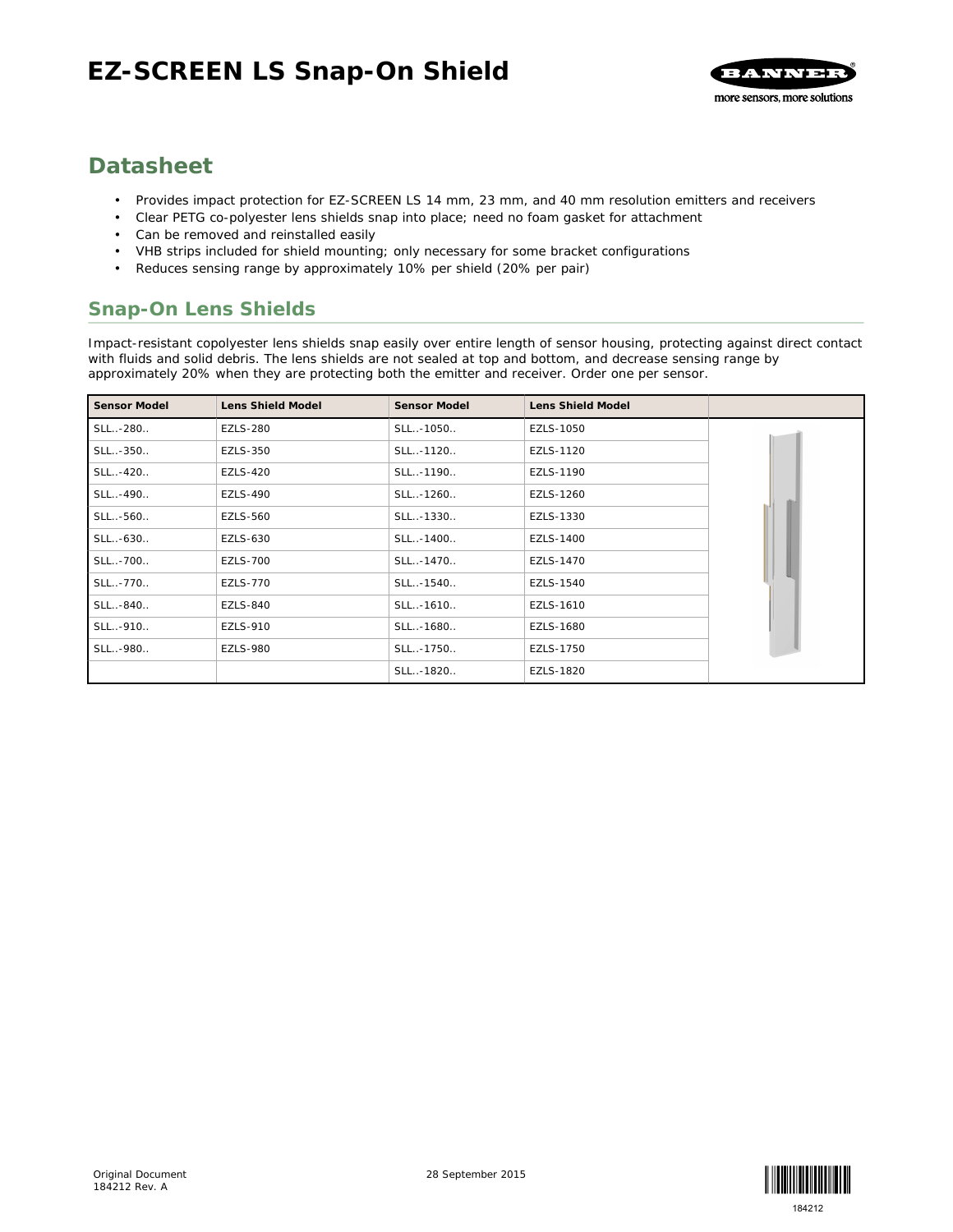## **Adjacent Reflective Surfaces**

Using lens shields may increase the distance *d* shown below. The surface of the shield may increase the potential angle of the beams from that shown in the figure (without the shield in place). It is important to perform the trip test with the lens shield in place. If the trip test indicates an optical short circuit, refer to the EZ-SCREEN Instruction Manual for information on eliminating problem reflections.



#### **WARNING: Avoid Installation Near Reflective Surfaces**

Avoid locating the defined area near a reflective surface; it could reflect sensing beam(s) around an object or person within the defined area, and prevent its detection by the EZ-SCREEN LS. Perform the trip test, as described in the manual, to detect such reflection(s) and the resultant optical short circuit. **Failure to prevent reflection problems will result in incomplete guarding and could result in serious injury or death.**



For distance *d*, with lens shields:

Operating Range to 3 m (10 ft):  $d = 0.26$  m (10 in) Operating Range greater than 3 m (10 ft):  $d = 0.0875 \times R$  (m or ft)